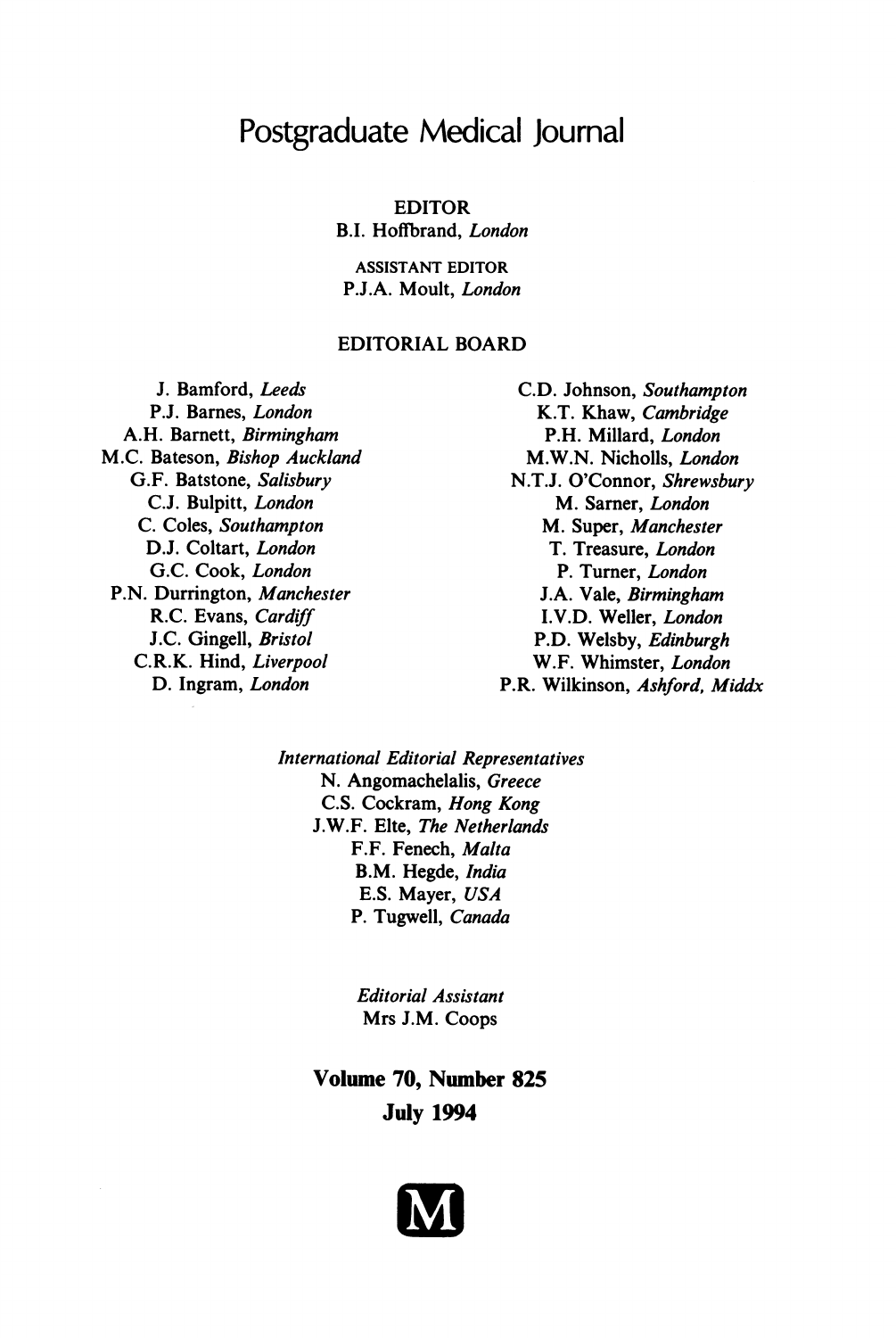The Postgraduate Medical Journal is published on behalf of the Fellowship of Postgraduate Medicine by Macmillan Press Ltd.

Scope Postgraduate Medical Journal publishes original papers on subjects of current clinical importance. Each issue contains commissioned reviews and leading articles but unsolicited submissions are also welcome. Each issue also includes 'Letters to the Editor', book reviews and an international postgraduate diary. Many issues contain papers or abstracts of symposia devoted to a single subject, and the full proceedings of meetings are published as supplements to the Journal. The Journal, as the organ of the Fellowship of Postgraduate Medicine, is dedicated to advancing the understanding and practice of postgraduate medical education and training.

The Fellowship of Postgraduate Medicine was founded after the First World War and was a pioneer in the United Kingdom in the development of programme& of postgraduate study in all branches of medicine (see Postgrad Med J 61, 1). It always has been, and remains, independent of University, Health Service and Government. Currently the Fellowship works closely with the National Association of Clinical Tutors in furthering mutual aims. Amongst other activities, the Fellowship provides research grants and support for young investigators especially those working temporarily in the UK.

Further details of the Fellowship of Postgraduate Medicine can be obtained from The Executive Secretary, The Fellowship of Postgraduate Medicine, 12 Chandos Street, London WIM 9DE.

The Journal is covered by Current Contents, Biological Abstracts, ASCA, ISI/BIOMED, Index Medicus, Excerpta Medica and Science Citation Index.

Editorial Manuscripts and all editorial correspondence should be sent to: The Editor, Postgraduate Medical Journal, 12 Chandos Street, London W1M 9DE, UK. Tel: + 44 <sup>71</sup> 636 6334 Fax: + 44 <sup>71</sup> 436 2535

#### Advertisements

Enquiries concerning advertisements should be addressed to: Michael Rowley, Hasler House, High Street, Great Dunmow, Essex CM6 <sup>I</sup> AP. Tel: + 44 <sup>371</sup> 874613, Fax: + 44 <sup>371</sup> 872273

Publisher All business correspondence, supplement enquiries and reprint requests should be addressed to Postgraduate Medical Journal, Scientific & Medical Division, Macmillan Press Ltd, Houndmills, Basingstoke, Hampshire RG21 2XS, UK. Tel: + 44 256 29242, Fax: + 44 256 810526 Publisher: Harry Holt Publishing Assistant: Alice Ellingham Production Controller: Simone Larche

Subscriptions Subscription price per annum (one volume, twelve issues); EC £130; rest of the world £168 (Airmail), £140 (Surface mail) or equivalent in any other currency. Orders must be accompanied by remittance. Cheques should be made payable to Macmillan Journals Subscriptions Limited and sent to: The Subscription Department, Macmillan Press Ltd, Houndmills, Basingstoke, Hampshire RG21 2XS, UK. Where appropriate, subscribers may make payments into UK Post Office Giro Account No. 519 2455. Full details must accompany payments. Subscribers from EC territories should add sales tax at the local rate.

Postgraduate Medical Journal (ISSN 0032-5473) is published monthly by Macmillan Press Ltd, c/o Mercury Airfreight International Ltd, 2323 Randolph Avenue, Avenel, NJ 07001, USA. Subscription price for institutions is \$260 per annum. 2nd class postage is paid at Rahway NJ. Postmaster: send address corrections to Macmillan Press Ltd, c/o Mercury Airfreight International Ltd, 2323 Randolph Avenue, Avenel, NJ 07001

### Copyright  $\bigcirc$  1994 The Fellowship of Postgraduate Medicine ISSN 0032- 5473

All rights of reproduction are reserved in respect of all papers, articles, illustrations, etc., published in this journal in all countries of the world.

All material published in this journal is protected by copyright, which covers exclusive rights to reproduce and distribute the material. No material published in this journal may be reproduced or stored on microfilm or in electronic, optical or magnetic form without the written authorisation of the Publisher.

Authorization to photocopy items for internal or personal use of specific clients, is granted by Macmillan Press Ltd, for libraries and other user registered with the Copyright Clearance Center (CCC) Transactional Reporting Service, provided that the base fee of \$9.00 per copy is paid directly to CCC, <sup>21</sup> Congress St., Salem, MA 01980, USA 0032- 5473/94 \$9.00 + \$0.00

Apart from any fair dealing for the purposes of research or private study, or criticism or review, as permitted under the Copyright, Designs and Patent Act 1988, this publication may be reproduced, stored or transmitted, in any form by any means, only with the prior permission in writing of the publishers, or in the case of reprographic reproduction, in accordance with the terms of licences issued by the Copyright Licensing Agency.

Typeset by Elite Typesetting Techniques, Southampton

Printed in Great Britain by Cambridge University Press

Whilst every effort is made by the publishers and editorial board to see that no inaccurate or misleading data, opinion or statement<br>appears in this Journal, they wish to make it clear that the data and opinions appearing appears in this source and substitute means that the data and opinions appearing in the articles and advertisements nerein are<br>the responsibility of the contributor or advertiser concerned. Accordingly, the publishers and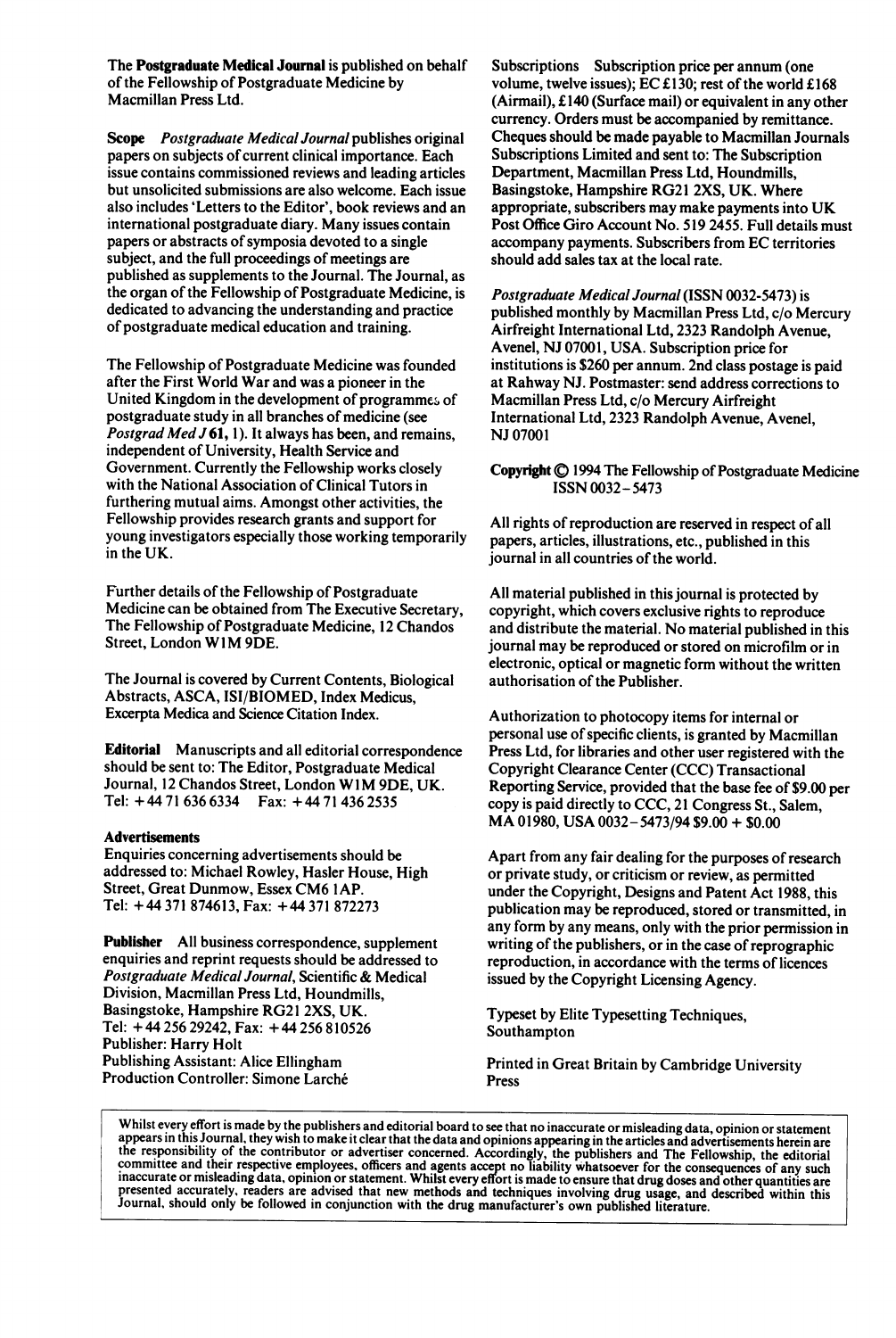# Postgraduate Diary

#### Institute of Psychiatry

- Update on dementia and functional disorders in old age: 13/14 July 1994
- Details of these and other courses from: Mrs Lee Wilding, Short Courses Office, Institute of Psychiatry, De Crespigny Park, Denmark Hill, London SE5 8AF.

#### Royal Society of Medicine

Forum on 'Quality and continuity of care for people with mental illness and disability'. Wednesday 29 June 1994. Details: Mrs N. Taub, Forums Executive, Royal Society of Medicine, 1 Wimpole Street, London W1M 8AE.

## University of Warwick

- Short course: Technique and applications of molecular biology: a course for medical practitioners: 18-21 July 1994
- Details: Dr V. McGowan, Department of Biological Sciences, University of Warwick, Coventry CV4 7AL.

#### University of Sussex

Institute of Continuing and Professional Education. Postgraduate Diploma in Education

(Health Professions). One calendar year

Details: M. Jones, c/o MA & In-Service Awards Office, ICAPE, EDB University of Sussex, Falmer, Brighton, E. Sussex BNI 9RG.

#### Ist International Congress of Pediatric Sports Medicine September 4-10 1994. Vorau, Austria.

Details: P.H. Schober, MD, Department of Pediatric Surgery, Auenbruggerplatz 34, A-8036 LKH-Graz, Austria.

#### Society for Minimally Invasive Therapy

- 2-4 October 1994. VIth International Conference, Berlin.
- Details: KIT Congress Marketing Services, GmbH, Cord v.der Luhe, Kurfurstendamm 26a, D-10719 Berlin, Germany. Tel:  $+(0)30-88570213$ .

#### Institute of Orthopaedics

- Course on Disorders of the Hand. April to July 1994. Course 'Pain - Are we responding to the Challenge?' 14 October 1994.
- Details: Teaching Centre, RNOHT, Brockley Hill, Stanmore, Middlesex HA7 4LP.

## NATIONAL ASSOCIATION OF CLINICAL TUTORS

- The Association assists clinical tutors in their role as leaders in district medical education. Membership is open to University-appointed clinical and GP tutors.
- The Association arranges courses for the training and continuing professional development of clinical tutors and holds Winter and Summer Meetings for all members.

23/24 June 1994: 'How to be an effective clinical tutor course.

10 November 1994: Counselling Skills course: London. 17 November 1994: Negotiating Skills course: London. 2 December 1994: Winter Meeting: London.

Information about the NACT and its activities can be obtained from The Secretariat, National Association of Clinical Tutors, <sup>12</sup> Chandos Street, London WIM9DE. Tel: 071 636 6334.

# FELLOWSHIP OF POSTGRADUATE MEDICINE

### Grants for Research - 1994

The Fellowship of Postgraduate Medicine is offering grants for travel, or towards the cost of equipment, for young graduates entering careers in clinical research. Successful applicants will be expected to submit reports of their research for publication in the Postgraduate Medical Journal.

Further information may be obtained from Mrs J.M. Coops, Fellowship of Postgraduate Medicine, 12 Chandos Street, London W1M 9DE (Tel: 071-636 6334), to whom applications should be made, giving a concise summary of the research project, the sum requested and a curriculum vitae of the applicant.

Closing date for applications: 30 August 1994